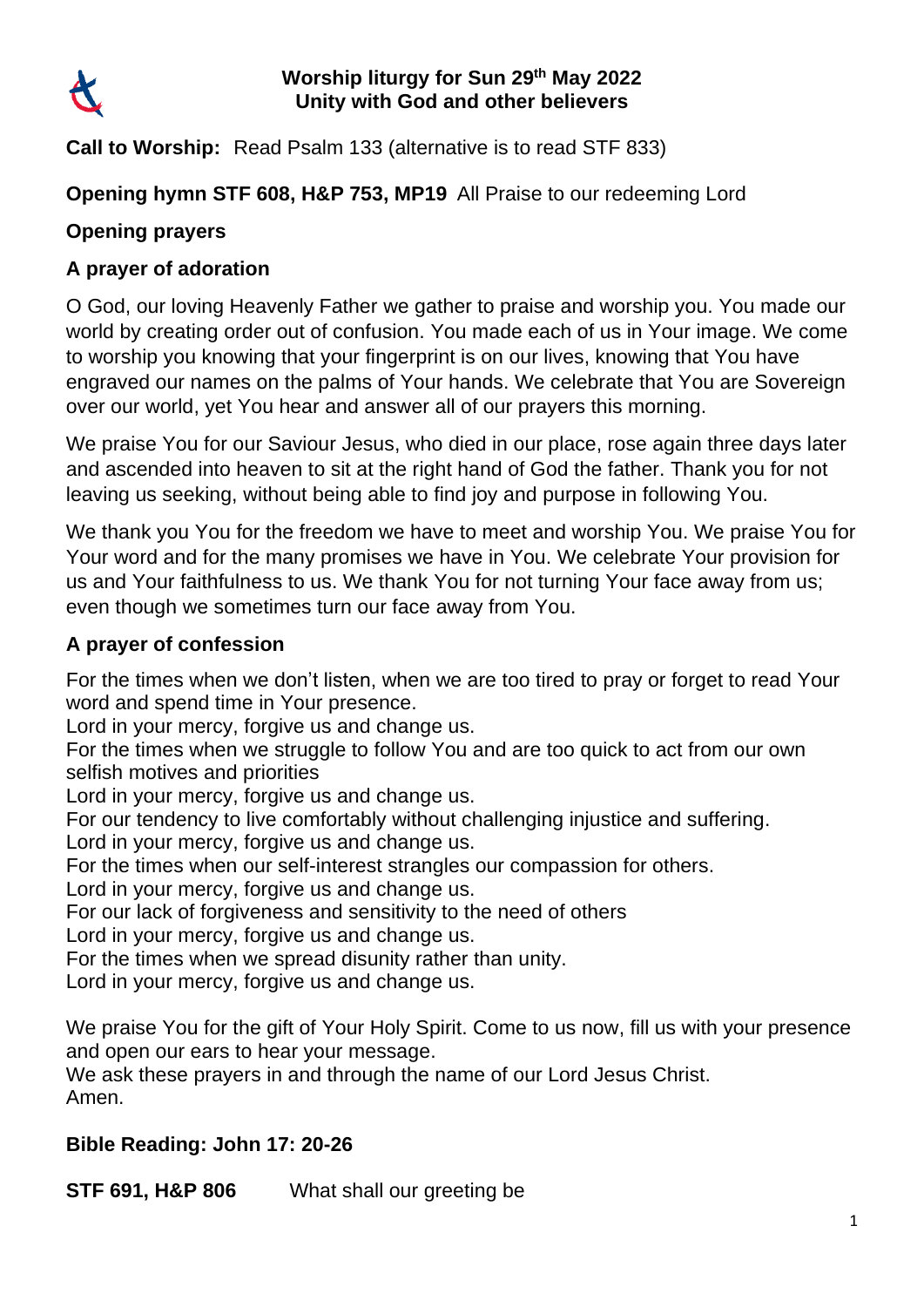## **Unity with God and other believers**

*A Christian has been stranded on a desert island by himself for many years. He is rescued one day, and the rescuers are confused to see that he has built two churches. They ask him why. Pointing to one of them, he says, "Well, that's the church that I go to. "And pointing to the other, "And that's the one I* don't *go to."*

There are fifteen direct references to unity in the bible and we read Psalm 133 as our call to worship. In the previous part of John Chapter 17 Jesus prays for his disciples. Now He prays for the whole church throughout the ages, including us today. We reflect on how much He loves us because He thought of us before we were born and while He was facing death. Jesus public ministry was over. He faced a cruel and barbaric death reserved for murders and criminals. Yet He was not discouraged and He was looking to the future.

In this section from Jesus prayer before he died on the cross, we see that He focuses on the importance of unity *"that all of them may be one"* (verse 21). We think long and hard about the last thing that we say to our friends when we know we will never see them again. Often, we will remember in detail the last thing a person has said to us before their death.

### **1 We are united with God – future glory is certain.**

We have the glory of God within us (verse 22) and one day we shall see His glory fully in heaven (verse 24). Heaven is our inheritance! How encouraging for us on Ascension Sunday. How encouraging when we are facing a global pandemic, the war between Ukraine and Russia and very uncertain economic times!

It is helpful to think of our Christian lives as a journey that ends in heaven. Jesus death on the cross unites us with God. We praise God that the death and resurrection of His Son makes it possible for us to receive forgiveness and be united with Him. When we believe and chose to follow Jesus, we start this process of being united with God as we develop a closer walk with Him through the outworking of His Holy Spirit in our lives.

This process continues throughout our lives until we are united with God and our Lord Jesus Christ in heaven (verse 24). Jesus is revealing God to us (verse 26). As we grow and mature in following Him, people will see a little of His glory in us. As believers we are united in God's service on earth. The people that we come into contact with day by day cannot see God but they can experience God's love through us.

*Teresa of Avila said "Christ has no body now on earth but ours. Ours are the only hand with which He can do His work. Ours are the only feet with which He can go into Leeds. Ours are the only eyes through which His compassion can shine forth upon Leeds"* 

Lord Jesus help us to be faithful witnesses, united in sharing Your good news and showing Your love, rather than prosecuting judges.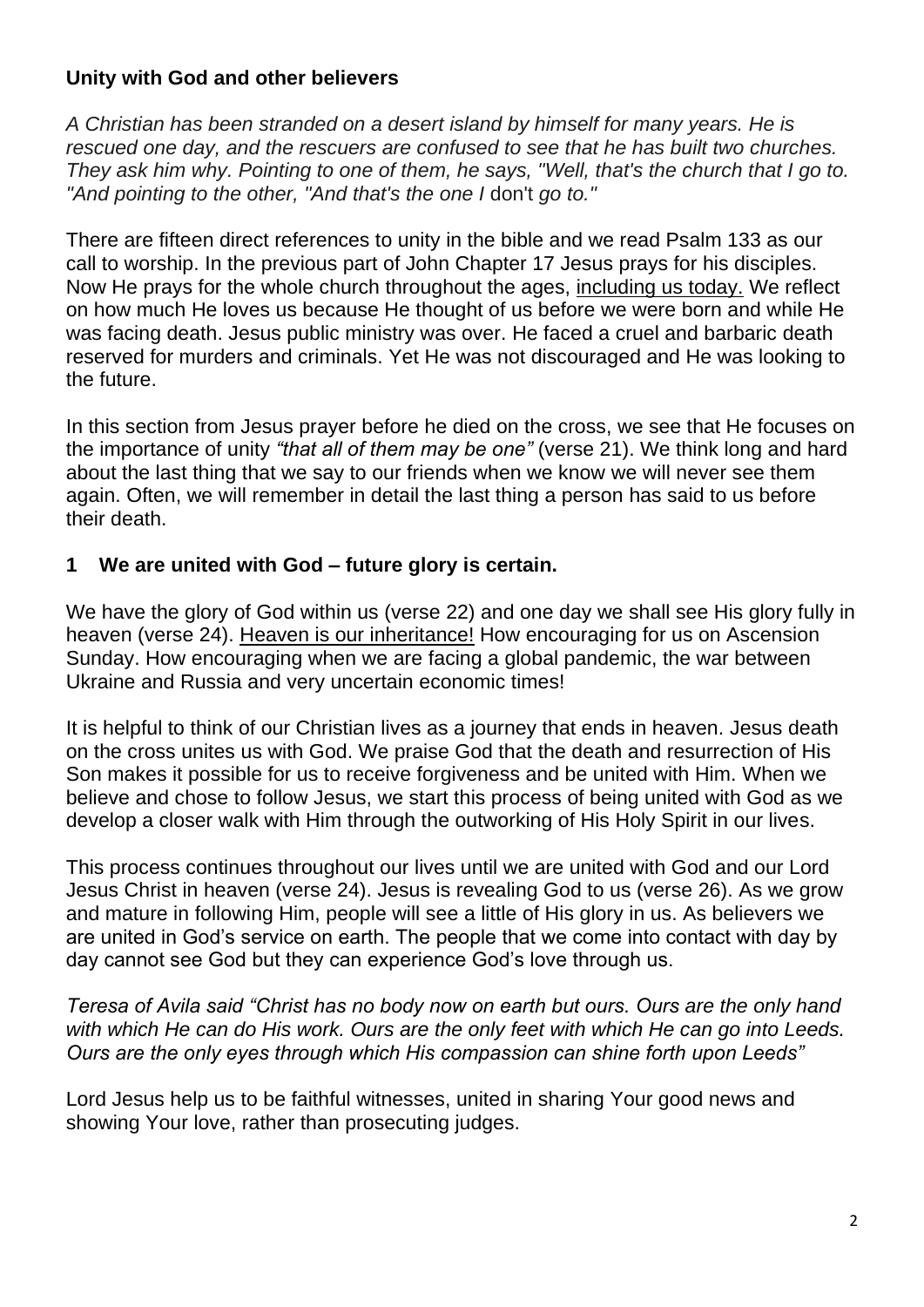# **2 We are united with other believers.**

We are united with all believers because we place our faith in the same Saviour and we have the glory of God within us (verse 22). We will one day share the same heaven (verse 24). We may have differences but we have so much more in common.

Unity with other believers is a difficult thing for us as a body of believers or God's church. We are all human and we can easily be annoyed or upset by other believers. Sometimes we find that they can upset and hurt us more than our non-Christian friends. It is a sobering thought that - *A survey of church mission plans for the noughties – showed that most did not involve anyone else but themselves and they all felt they would succeed.*

Thus, we cannot consider unity with other believers without mentioning forgiveness. We know from experience that forgiveness can be very difficult and challenging, especially when we have been annoyed or hurt by another believer. If we look at the example of Jesus, He shows us the importance of forgiveness. Later as part of our prayers for others we will say these words from the Lord's prayer - *forgive us our trespasses, as we forgive those who trespass against us*. The little word "as" is very interesting because it shows that God's forgiveness is conditional upon our forgiveness.

A helpful way to think about forgiveness is like peeling an onion layer by layer until suddenly there is no onion left! The worst bit is the first bit, which is getting the tough skin off. It is true that the most difficult bit about forgiveness is taking the first step of deciding to forgive the person. We are often tempted to harbour bitterness which fuels divisions and upset. We can also be tempted to go over our hurts. Lord Jesus help us to be able to take that step of deciding to forgive people who have hurt or annoyed us.

Once the first step has been taken and the skin has been removed, we begin a gradual process of dealing with the anger and hurt that has occurred. This is a step by step process rather like taking away the layers of an onion. When we start this process, we may not be sure how long this will take, but the important thing is to keep moving forward during this part of the process. Finally, we will reach the core or final layer, which is where we can honestly go the person who has hurt or annoyed us and say I forgive you. Lord Jesus help us to promote unity with other believers by forgiving those, who have hurt or annoyed us.

As we draw our thoughts to a close, we give thanks we are united with God and other believers through Jesus death and resurrection. We praise Him that heaven is our inheritance and we ask God to help us follow Jesus example and forgive those who hurt or annoy us.

**STF 676, H&P 764** Christ, from whom all blessings flow

# **Prayers for Others**

We pray for all who have authority especially the leaders of warring nations. We pray for the governments of Syria, Afghanistan, and in particular the Ukraine and Russia, where war continues. We pray that the hearts of all in power will be changed and they will seek to bring about peace. We remember all in our world affected by conflict and despair. We